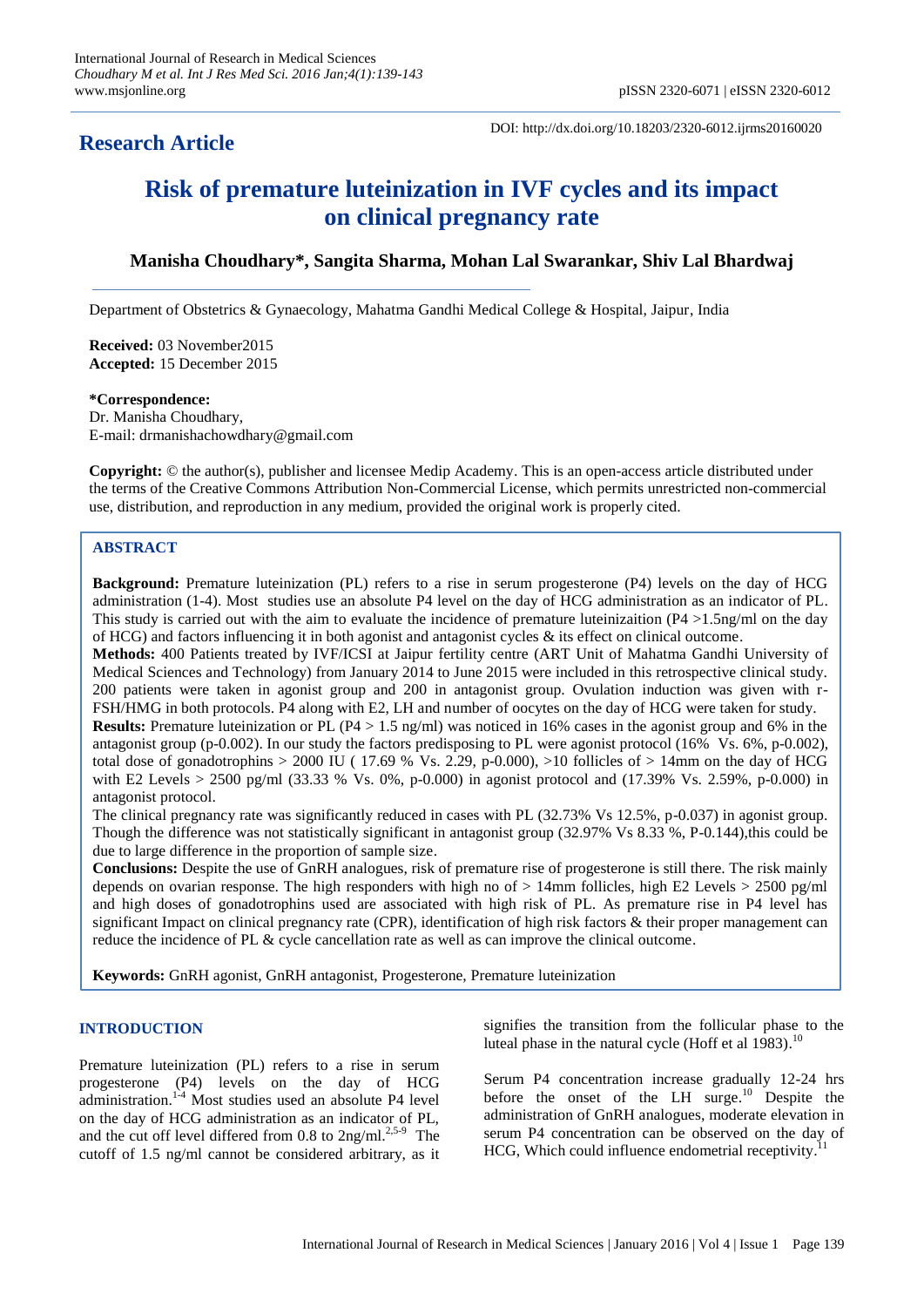No association has been reported between P4 elevation and fertilization rates or oocyte /embryo quality.<sup>5,6,12-14</sup> Which exclude the effect of PL on oocyte quality, as previously suggested.<sup>1,3,5</sup> However a progesterone rise during the late follicular phase has been considered a negative predictive factor for clinical outcome in both GnRH agonist, Schoolcraft et al 1999, Silverberge et al 1991, Elnashar 2010, Papanikolaou et al 2011 and GnRH antagonist protocol, Bosch et al 2003, D Kyron et al 2012 papanikolaou et al 2011.<sup>3,15-19</sup> This could be due to advanced histological endometrial maturation, kyrou D et al 2009, Papanikolaou et al 2009, Saadat et al 2004 or may be differential endometrial gene expression Labrata et al 2011, Van Vaerenbergh et al 2011 bosch et al 2010 which may be related to implantation failure.  $20-25$ 

Although several authors did not find any negative effect of PL on IVF outcome. 4,6,7,9 There is a marked variation in the incidence of PL, 13% to 71% due to discrepancies in definition, population characteristics and/or treatment protocols. $2,5-\frac{6}{5}$ 

The pathogenesis of PL in COH is still poorly understood. Increased LH receptor sensitivity of the granulosa cells to FSH especially in hyper responders is one of the important hypothesis of PL Elnashar et al.<sup>17</sup>

The use of GnRH antagonist is increasing day by day in IVF cycles. Nonetheless, there is still a considerable debate regarding their efficacy to achieve similar reproductive outcome, when compared with the most commonly used GnRH agonist.

So, the aim of this study is to explore whether progesterone control in the late follicular phase differs when GnRH antagonist is used as compared with GnRH agonist. Simultaneously to evaluate different factors predisposing to early progesterone rise in late follicular phase & impact of this P4 rise on clinical outcome.

#### **METHODS**

In this retrospective study, four hundred patients treated by IVF / ICSI at the jaipur fertility centre from January 2014 to June 2015 were included. 200 cases with agonist protocol (Group A) and 200 cases with antagonist protocol (Group B) were selected for comparison.The inclusion criteria were age <38 years, basal FSH <10 mIu/ml and E2 <60pg/ml, BMI <29 kg/m2. The etiological factors included,were tubal factor, male factor, Endometriosis stage 1 & 2 and anovulation (mild PCOS).

In Group A, the GnRH agonist (Ing lupride 1 mg s/cdaily, Sun Pharma) was started on day 21 of the preceding cycle. Gonadotrophins (Inj Gonal – F, Merck – Serono or Inj Menogon, Ferring) were started from day 3 of period after complete down regulation (LH  $<$ 5 mIu/ml, E2  $<$  50 pg/ml).The dose was individualized according to age, BMI & ovarian reserve of the patient.

In Group B, gonadotrophins (rFSH/ HMG) were started from day 3 (if basal LH  $\leq$ 5 mIu/ml and E2  $\leq$ 60 pg/ml). GnRH antagonist (Inj Cetrotide 0.25 mg s/c daily, Merck-Serono) was started from day 6 of stimulation (fixed protocol) and continued till morning of triggering day. For both study groups, final oocyte maturation was induced with HCG 10,000 IU (Inj Sifasi, Serum Institute) when at least three follicles of >18 mm were present. Oocyte retrieval was performed 36 hrs after HCG. 2-3 cleavage stage embryos (Day 3) of grade A & B were transferred under sono guidance. Pregnancy was confirmed by beta HCG 15 days after embryo transfer (ET). Clinical pregnancy rate was defined as the presence of heart beat on day 30 of ET.

All blood samples for hormonal measurement were analyzed in our laboratory with fully automated enzyme linked fluorescent assay (ELFA) method on the day of collection.

#### *Statistical analysis*

Standard error of proportion (Z-test) was applied for qualitative data  $&$  t-test was applied for quantitative data to calculate the p value. α - error was kept at 0.05 with 80% power to detect the difference**.**

## **RESULTS**

Table 1 shows baseline characteristic and stimulation data of the two groups. Age, BMI, days of stimulation, 2 PN embryos and no. of embryos transferred were all comparable between GnRH agonist and antagonist group. Only the no of  $>14$  mm follicles & E2 levels  $> 2500$ pg/ml on the day of HCG and no of oocytes retrieved were significantly higher in agonist group in comparison to antagonist group. The incidence of premature progesterone elevation (P4>1.5ng/ml) was significantly high in agonist group as compared to antagonist (16%, Vs. 6%, p-0.002).

Table 2 shows the effect of PL ( $P4 > 1.5$ ng/ml) on the day of HCG on clinical outcome. The clinical pregnancy rate was significantly high in patients with P4 levels<1.5ng/ml on the day of HCG in agonist group (32.73 % Vs. 12.5% p-0.037).While in antagonist group (32.97% Vs. 8.33%, p-0.144), the result was not statistically significant. This could be due to large difference in the proportion of sample size. This shows that high P4 levels  $> 1.5$ ng/ml on the day of HCG impairs the clinical outcome.

Table 3 shows the factors influencing P4 levels on the day of HCG. The incidence of PL was significantly high with agonist protocol (16% vs. 6%, p-0.002). It was also high with high doses of gonadotrophins used in either protocol (17.69 % Vs. 2.29 %, p-0.000) high no. of  $>14$ mm follicles & E2 levels  $> 2500$  pg/ml on the day of HCG in both agonist (33.33%Vs. 0%, p-0.000) and antagonist protocol (17.39 % Vs. 2.59 %, p-0.000).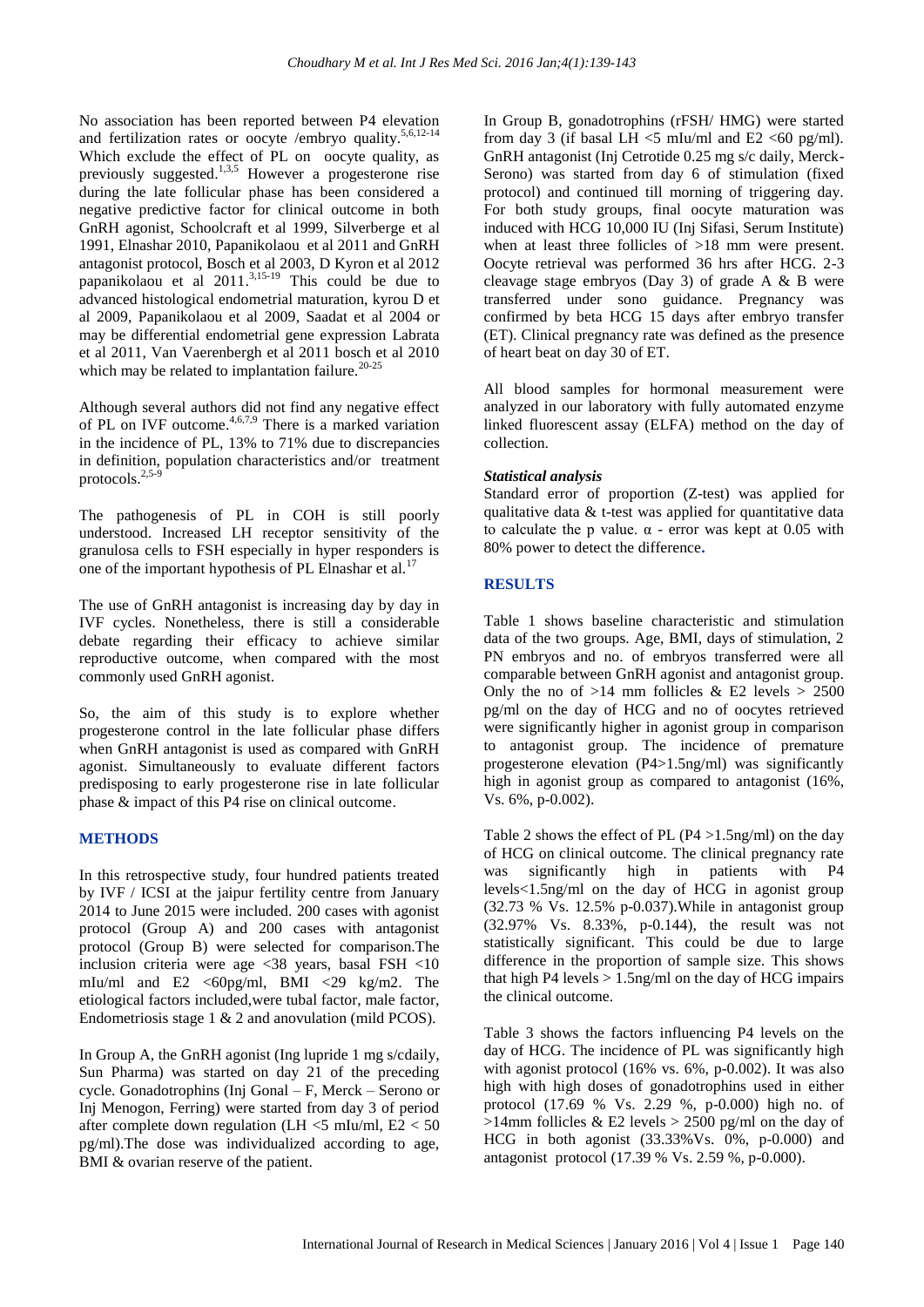# **Table 1: Demographic and stimulation parameters.**

| S.<br>N <sub>0</sub> | <b>Parameters</b>                              | <b>Agonist group</b><br>$(n = 200)$ | <b>Antagonist group</b><br>$(n = 200)$ | p-Value |
|----------------------|------------------------------------------------|-------------------------------------|----------------------------------------|---------|
| 1.                   | Age (years)                                    | $30.01 \pm 3.7$                     | $30.02 \pm 3.6$                        | 0.099   |
| 2.                   | BMI $(kg/m^2)$                                 | $21.4 \pm 2.7$                      | $21.8 \pm 2.6$                         | 0.136   |
| 3.                   | Days of stimulation                            | $9.8 \pm 1.7$                       | $9.6 \pm 1.6$                          | 0.226   |
| 4.                   | $>10$ follicles of $> 14$ mm on the day of HCG | 96/200 (48%)                        | 46/200 (23%)                           | 0.000   |
| 5.                   | $E_2$ levels > 2500 pg/ml on the day of HCG    | 96/200 (48%)                        | 46/200 (23%)                           | 0.000   |
| 6.                   | No. of oocytes retrieved                       | $14.2 \pm 2.2$                      | $12.8 \pm 1.9$                         | 0.000   |
| 7.                   | 2 PN Embryos                                   | $10.2 \pm 1.9$                      | $9.9 \pm 1.7$                          | 0.104   |
| 8.                   | No. of Embryos transferred                     | $2.5 \pm 0.5$                       | $2.4 \pm 0.49$                         | 0.686   |

# **Table 2: Effect of p4 levels on clinical outcome.**

| S.No           | <b>Parameters</b>                | $P_4 < 1.5$ (ng/ml) | $P_4 > 1.5$ (ng/ml) C.I. |                 | p-Value |
|----------------|----------------------------------|---------------------|--------------------------|-----------------|---------|
| A              | Total study population $(n=400)$ |                     |                          |                 |         |
| 1              | Clinical pregnancy rate (CPR)    | 117/356 (32.86%)    | $5/44$ (11.36%)          | $0.070 - 0.359$ | 0.006   |
| 2              | Miscarriage rate                 | 14/117 (11.96%)     | 1/5(20%)                 | $0.374 - 0.213$ | 0.873   |
| B              | Agonist Group $(n=200)$          |                     |                          |                 |         |
| 1              | Clinical pregnancy rate (CPR)    | 55/168 (32.73%)     | 4/32(12.5%)              | $0.029 - 0.374$ | 0.037   |
| 2              | Miscarriage rate                 | $8/55(14.54\%)$     | 1/4(25%)                 | $0.469 - 0.260$ | 0.874   |
| $\mathcal{C}$  | Antagonist group $(n=200)$       |                     |                          |                 |         |
|                | Clinical pregnancy rate (CPR)    | 62/188 (32.97%)     | $1/12(8.33\%)$           | $0.024 - 0.517$ | 0.144   |
| $\overline{2}$ | Miscarriage rate                 | $6/62(9.60\%)$      | $0/1$ (0%)               | $0.313 - 0.504$ | 0.437   |

# **Table 3: Factors influencing P4 levels on the day of HCG.**

| S.No             | <b>Parameters</b>                              | $P_4 < 1.5$ (ng/ml) | $P_4 > 1.5$ (ng/ml) | <b>C.I.</b>     | p-Value |  |  |
|------------------|------------------------------------------------|---------------------|---------------------|-----------------|---------|--|--|
| $\mathbf{1}$ .   | Stimulation protocol (n=400)                   |                     |                     |                 |         |  |  |
| a                | Agonist $(n=200)$                              | $168/200 = 84%$     | $32/200 = 16%$      | $0.038 - 0.161$ | 0.002   |  |  |
| $\mathbf b$      | Antagonist (n=200)                             | $188/200 = 94\%$    | $12/200 = 6\%$      |                 |         |  |  |
| 2.               | Type of Gn                                     |                     |                     |                 |         |  |  |
| a                | $r-$ FSH $(n=88)$                              | $78/88 = 88.63\%$   | $10/88 = 11.36%$    |                 |         |  |  |
| $\mathbf b$      | $HMG (n=176)$                                  | 154/176=87.50%      | $22/176=12.5%$      | $0.094 - 0.072$ | 0.916   |  |  |
| $\mathbf c$      | $r$ FSH + HMG ( $n=136$                        | $124/136=91.17%$    | $12/136 = 8.82\%$   | $0.025 - 0.112$ | 0.300   |  |  |
| 3.               | <b>Total dose of Gn</b>                        |                     |                     |                 |         |  |  |
| a                | $<$ 2000 IU (n=174)                            | $170/174 = 97.70\%$ | $4/174 = 2.29%$     |                 |         |  |  |
| $\mathbf b$      | $>2000$ IU (n=226)                             | 158/226=69.91%      | $40/226=17.69\%$    | $0.215 - 0.092$ | 0.000   |  |  |
| $\overline{4}$ . | No. of follicles $>14$ mm on the day of HCG    |                     |                     |                 |         |  |  |
| a                | Agonist                                        |                     |                     |                 |         |  |  |
|                  | $\langle 10 \text{ follicles (n=104)} \rangle$ | $104/104 = 100%$    | $0/104 = 0%$        |                 |         |  |  |
|                  | $>10$ follicles (n=96)                         | $64/96 = 66.66\%$   | $32/96 = 33.33\%$   | $0.435 - 0.231$ | 0.000   |  |  |
| $\mathbf b$      | Antagonist                                     |                     |                     |                 |         |  |  |
|                  | $\langle$ 10 follicles (n=154)                 | $150/154 = 97.40\%$ | $4/154 = 2.59%$     | $0.226 - 0.069$ | 0.000   |  |  |
|                  | $>10$ follicles (n=46)                         | $38/46 = 82.60\%$   | $8/46 = 17.39\%$    |                 |         |  |  |
| 5.               | $E_2$ levels on the day of HCG                 |                     |                     |                 |         |  |  |
| a                | Agonist                                        |                     |                     |                 |         |  |  |
|                  | $<$ 2500 pg/ml (n=104)                         | $104/104 = 100%$    |                     |                 |         |  |  |
|                  | $>2500$ pg/ml(n=96)                            | $64/96 = 66.66\%$   | $32/96 = 33.33%$    | $0.435 - 0.231$ | 0.000   |  |  |
| $\mathbf b$      | Antagonist                                     |                     |                     |                 |         |  |  |
|                  | $<$ 2500 pg/ml (n=154)                         | $150/154 = 97.40\%$ | $4/154 = 2.59\%$    | $0.226 - 0.069$ | 0.000   |  |  |
|                  | $>2500$ pg/ml(n=46)                            | $38/46 = 82.60\%$   | $8/46 = 17.39%$     |                 |         |  |  |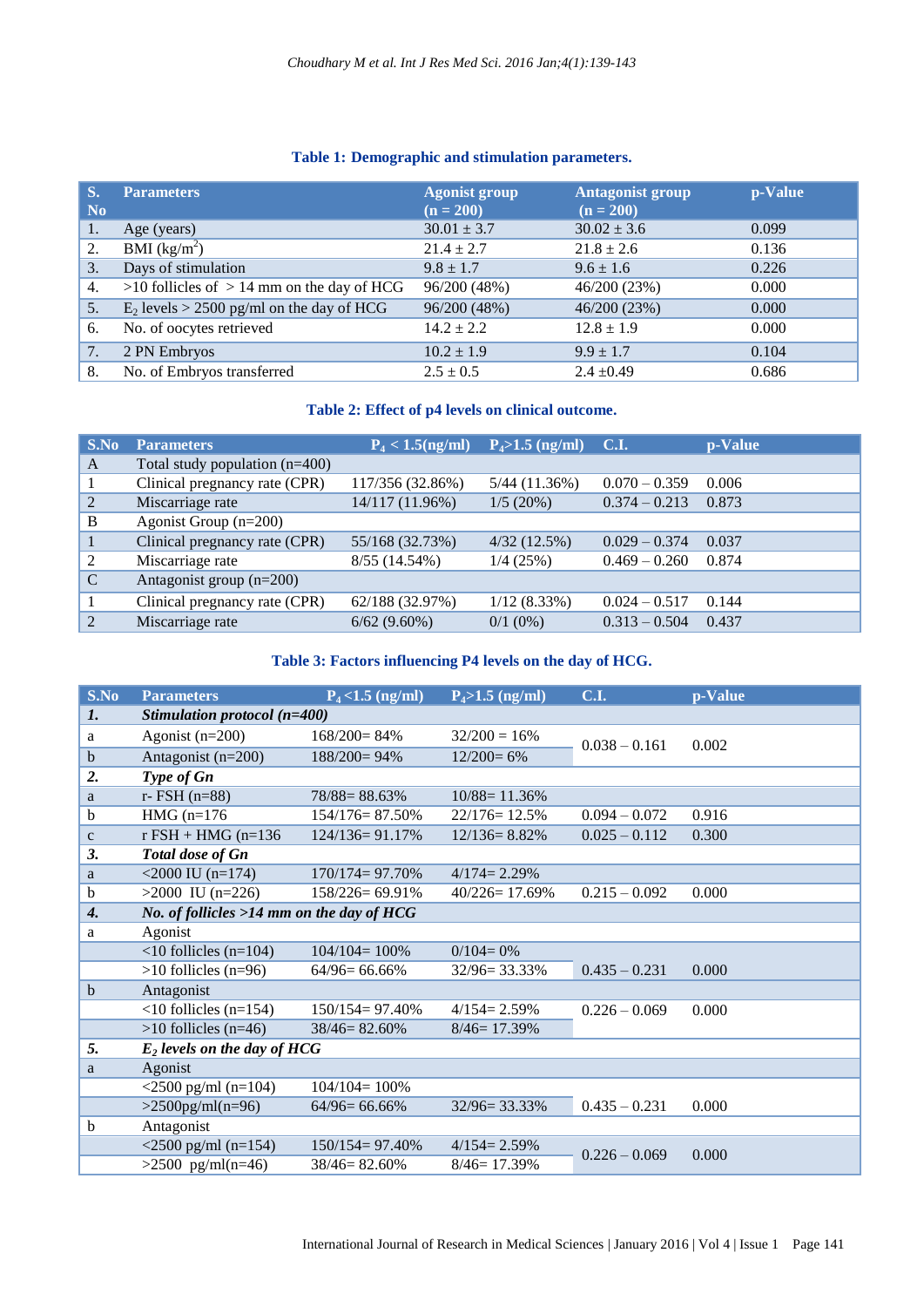#### **DISCUSSION**

The aim of our study was to assess the incidence of PL  $(P4 > 1.5$  ng./ml) in two main protocols of IVF, its Impact on clinical outcome and to identify the factors influencing premature rise of P4 in late follicular phase.

The incidence was quite high in agonist group as compared to antagonist (16% Vs. 6%, p-0.002). The high no. of recruiting follicles in agonist protocol with large no of follicles  $>14$  mm & high E2 levels  $> 2500$ pg/ml may be the predisposing factors for PL, although the incidence of PL varies in different study groups. In a large retrospective analysis of over 4000 cycles, the incidence of P4>1.5 ng/ml on the day of HCG was 8.4% in agonist and antagonist cycles. <sup>25</sup> Incidence up to 35% in agonist cycle & 38% in antagonist cycles have been reported.<sup>2,3,6,7</sup> The incidence of PL (with a cut off  $>1.5$ ng/ml) was same in both agonist & antagonist group  $(24.1\%$  Vs. 23%) in a study by Papanikolaou et al.<sup>18</sup>

Even modest rise in progesterone in late follicular phase may negatively affect implantation rates of a good quality cleavage stage embryos irrespective of the protocol used. $3,22$  The high estradiol levels (associated with PL) cause up regulation of progesterone endometrial receptors and hence the higher the impact of even modest increase of P4 levels on premature endometrial advancement. <sup>26</sup> In our study all 32 cases in agonist group and 8/12 cases in antagonist group were having E2 levels > 2500 pg/ml along with P4>1.5 ng/ml (i.e. high responders.)

This endometrial advancement significantly impairs clinical pregnancy rate as seen in our study as well.<sup>20-22</sup> The clinical pregnancy rate was significantly low with P4  $> 1.5$  ng/ml in agonist group (32.73% Vs 12.5%, p-0.037). Though the result was not statistically significant in antagonist group (32.97% Vs. 8.33%, p-0.144). This could be due to large difference in the proportion of sample size.

Our study also demonstrated that serum P4 levels on triggering day were closely associated with the dose of gonadotrophin given irrespective of type of gonadotrophin. High responders with >10 follicles of >14 mm  $\&$  E2 levels > 2500 pg/ml on the day of HCG have significantly high rise of P4 in both groups. This finding is in agreement with Kyrou 2012.<sup>19</sup> Gonadotrophin dose has been reported as a rise factor by Venetis et al & Filicori et al.<sup>27,28</sup> According to MERIT study, a higher incidence of serum P4 elevation was found in the FSH treatment group compared to the HMG treatment group  $(24.1 \t% \tVs \t11.8\t%).^{29}$  In our study there was no significant difference in type of gonadotrophin used & P4 elevation.

#### **CONCLUSION**

Premature luteinization (P4  $>1.5$  ng/ml) on the day of HCG adversely affects clinical pregnancy rate probably due to embryo-endometrial asynchrony. The risk is high in high responders especially with agonist protocol.

The preventive measures include selection of antagonist protocol with milder ovarian stimulation (low gonadotropin doses) in anticipated high responders. Early HCG administration at follicular size of >17 mm in high responders can decrease the risk to some extent especially in agonist protocol. The decision of cycle cancellation & embryo freezing should be individualized according to quality and no of embryos, freezing facility, no of attempts or very early P4 rise (started few day before HCG trigger) . Still further studies required to decide the detrimental level of P4 on HCG day as an absolute indicator of cycle cancellation & embryo freezing.

*Funding: No funding sources*

*Conflict of interest: None declared Ethical approval: The study was approved by the Institutional Ethics Committee*

#### **REFERENCES**

- 1. Legro RS, Ary BA, Paulson RJ, Stanczyk FZ, Sauer MV. Premature luteinization as detected by elevated serum pogesterone is associated with a higher pregnancy rate in donor oocyte in-vitro fertilization. Hum Reprod. 1993;8:1506-11.
- 2. Ubaldi F, Albano G, Peukert M, Riethmuller-Winzen H, Camus M, Smitz J, et al. Subtle progesterone rise after the administration of the gonadotrophin releasing hormone antagonist cetrorelix in ICSI cycles. Hum Repord. 1996;11:1405-7.
- 3. Bosch E, Valencia I, Escudero E, Crespo J, Simón C, Remohí J, et al. Premature luteinization during gonadotrophin releasing hormone antagonist cycles and its relationship with in-vitro fertilization outcome. Fertil Steril. 2003;80:1444-9.
- 4. Hofmann GE, Khoury J, Johnson CA, Thie J, Scott Jr RT. Premature luteinization during controlled ovarian hyprestimulation for in-vitro fertilization embryo transfer has no impact on pregnancy outcome. Fertil Steril. 1996;66 :980-6.
- 5. Hofmann GE, Bentzien F, Bergh PA, Garrisi GJ, Williams MC, Guzman I, et al. Premature luteinization in COH has no adverse effect on oocyte and embryo quality. Fertil Steril. 1993;60:675-9.
- 6. Silverberg KM, Martin M, Olive DL, Burns WN, Schenken RS. Elevated serum progesterone levels on the day of HCG administration in in-vitro fertilization cycles do not adversely affect embryo quality. Fertil Steril. 1994;6:508-13.
- 7. Edelstein MC, Seltman HJ, Cox BJ, Robinson SM, Shaw RA, Muasher SJ. Progesterone level on the